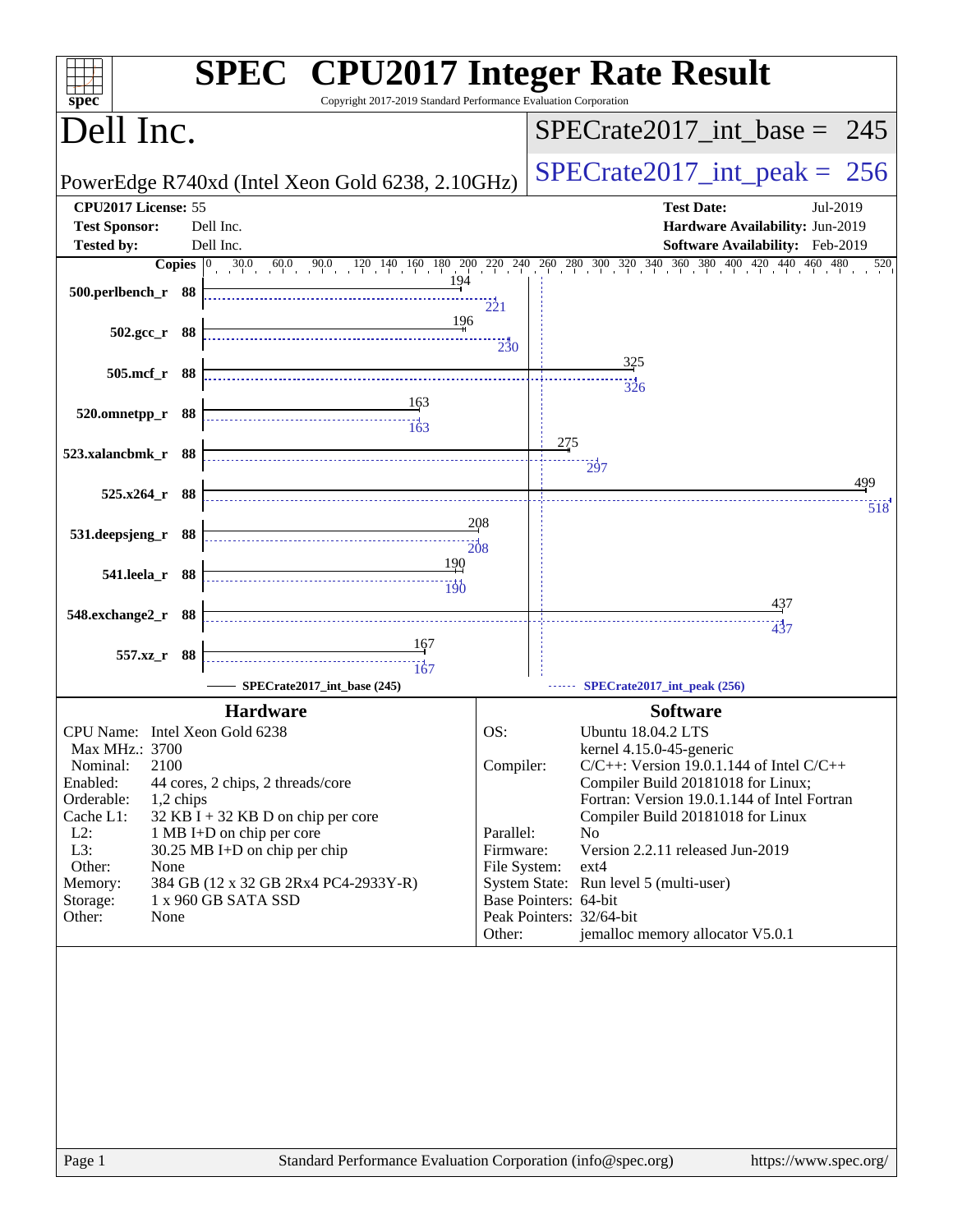| <b>SPEC CPU2017 Integer Rate Result</b>                         |
|-----------------------------------------------------------------|
| Convright 2017-2019 Standard Performance Evaluation Cornoration |

Copyright 2017-2019 Standard Performance Evaluation Corporation

# Dell Inc.

**[spec](http://www.spec.org/)**

### [SPECrate2017\\_int\\_base =](http://www.spec.org/auto/cpu2017/Docs/result-fields.html#SPECrate2017intbase) 245

PowerEdge R740xd (Intel Xeon Gold 6238, 2.10GHz)  $\left|$  [SPECrate2017\\_int\\_peak =](http://www.spec.org/auto/cpu2017/Docs/result-fields.html#SPECrate2017intpeak) 256

**[CPU2017 License:](http://www.spec.org/auto/cpu2017/Docs/result-fields.html#CPU2017License)** 55 **[Test Date:](http://www.spec.org/auto/cpu2017/Docs/result-fields.html#TestDate)** Jul-2019 **[Test Sponsor:](http://www.spec.org/auto/cpu2017/Docs/result-fields.html#TestSponsor)** Dell Inc. **[Hardware Availability:](http://www.spec.org/auto/cpu2017/Docs/result-fields.html#HardwareAvailability)** Jun-2019

**[Tested by:](http://www.spec.org/auto/cpu2017/Docs/result-fields.html#Testedby)** Dell Inc. **[Software Availability:](http://www.spec.org/auto/cpu2017/Docs/result-fields.html#SoftwareAvailability)** Feb-2019

### **[Results Table](http://www.spec.org/auto/cpu2017/Docs/result-fields.html#ResultsTable)**

|                             | <b>Base</b>   |                |       |                |            | <b>Peak</b>    |       |               |                |              |                |              |                |              |
|-----------------------------|---------------|----------------|-------|----------------|------------|----------------|-------|---------------|----------------|--------------|----------------|--------------|----------------|--------------|
| <b>Benchmark</b>            | <b>Copies</b> | <b>Seconds</b> | Ratio | <b>Seconds</b> | Ratio      | <b>Seconds</b> | Ratio | <b>Copies</b> | <b>Seconds</b> | <b>Ratio</b> | <b>Seconds</b> | <b>Ratio</b> | <b>Seconds</b> | <b>Ratio</b> |
| 500.perlbench_r             | 88            | 723            | 194   | 720            | 194        |                |       | 88            | 634            | 221          | 634            | 221          |                |              |
| $502.\text{gcc}_r$          | 88            | 636            | 196   | 630            | 198        |                |       | 88            | 541            | 230          | 540            | 231          |                |              |
| $505$ .mcf r                | 88            | 438            | 325   | 438            | 325        |                |       | 88            | 437            | 326          | 435            | 327          |                |              |
| 520.omnetpp_r               | 88            | 708            | 163   | 709            | 163        |                |       | 88            | 709            | 163          | 708            | 163          |                |              |
| 523.xalancbmk r             | 88            | 338            | 275   | 336            | 277        |                |       | 88            | 312            | 298          | 313            | 297          |                |              |
| 525.x264 r                  | 88            | 309            | 499   | 308            | 500        |                |       | 88            | 298            | 518          | 297            | 518          |                |              |
| 531.deepsjeng_r             | 88            | 485            | 208   | 485            | 208        |                |       | 88            | 486            | 208          | 486            | <b>208</b>   |                |              |
| 541.leela r                 | 88            | 745            | 196   | 767            | <u>190</u> |                |       | 88            | 748            | 195          | 765            | <u>190</u>   |                |              |
| 548.exchange2_r             | 88            | 528            | 437   | 528            | 437        |                |       | 88            | 527            | 437          | 528            | 437          |                |              |
| 557.xz r                    | 88            | 569            | 167   | 570            | 167        |                |       | 88            | 570            | 167          | 570            | 167          |                |              |
| $SPECrate2017$ int base =   |               |                | 245   |                |            |                |       |               |                |              |                |              |                |              |
| $SPECrate2017\_int\_peak =$ |               |                | 256   |                |            |                |       |               |                |              |                |              |                |              |

Results appear in the [order in which they were run](http://www.spec.org/auto/cpu2017/Docs/result-fields.html#RunOrder). Bold underlined text [indicates a median measurement](http://www.spec.org/auto/cpu2017/Docs/result-fields.html#Median).

### **[Submit Notes](http://www.spec.org/auto/cpu2017/Docs/result-fields.html#SubmitNotes)**

 The numactl mechanism was used to bind copies to processors. The config file option 'submit' was used to generate numactl commands to bind each copy to a specific processor. For details, please see the config file.

### **[Operating System Notes](http://www.spec.org/auto/cpu2017/Docs/result-fields.html#OperatingSystemNotes)**

Stack size set to unlimited using "ulimit -s unlimited"

### **[General Notes](http://www.spec.org/auto/cpu2017/Docs/result-fields.html#GeneralNotes)**

Environment variables set by runcpu before the start of the run: LD\_LIBRARY\_PATH = "/home/cpu2017/lib/ia32:/home/cpu2017/lib/intel64:/home/cpu2017/je5.0.1-32:/home/cpu2017/je5.0.1-64" Binaries compiled on a system with 1x Intel Core i9-7900X CPU + 32GB RAM memory using Redhat Enterprise Linux 7.5 NA: The test sponsor attests, as of date of publication, that CVE-2017-5754 (Meltdown) is mitigated in the system as tested and documented. Yes: The test sponsor attests, as of date of publication, that CVE-2017-5753 (Spectre variant 1) is mitigated in the system as tested and documented. Yes: The test sponsor attests, as of date of publication, that CVE-2017-5715 (Spectre variant 2) is mitigated in the system as tested and documented. Transparent Huge Pages enabled by default Prior to runcpu invocation Filesystem page cache synced and cleared with: sync; echo 3> /proc/sys/vm/drop\_caches runcpu command invoked through numactl i.e.:

**(Continued on next page)**

| Page 2 | Standard Performance Evaluation Corporation (info@spec.org) | https://www.spec.org/ |
|--------|-------------------------------------------------------------|-----------------------|
|--------|-------------------------------------------------------------|-----------------------|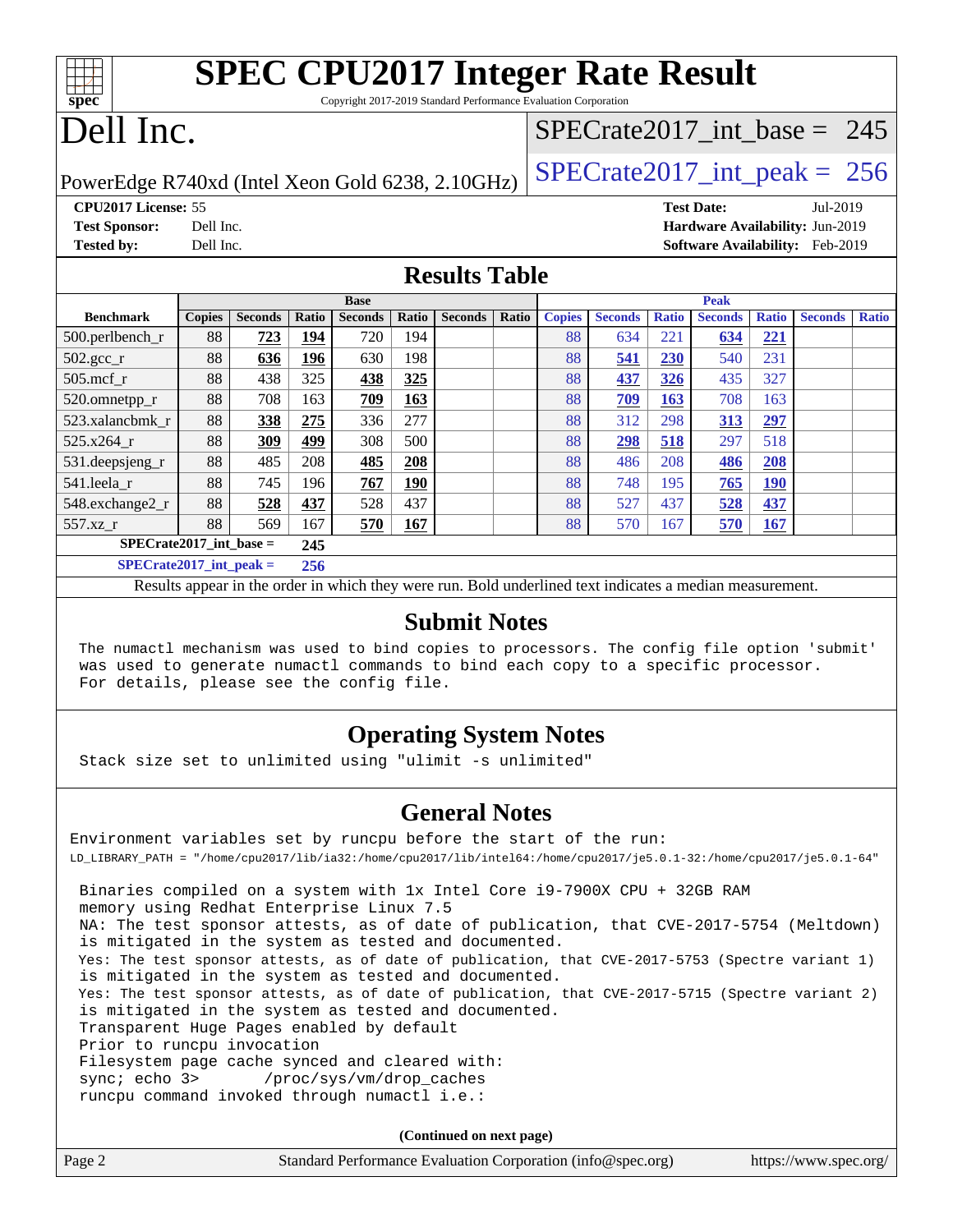| $spec^*$                                                         |                                                                                                                                                                                                                                                                                                                                                                              | <b>SPEC CPU2017 Integer Rate Result</b><br>Copyright 2017-2019 Standard Performance Evaluation Corporation                                                                                                                                                                                                                                                                                                                                                                                                                                                                                                                                                                                                                                                                                                                                                               |                                                                                         |          |
|------------------------------------------------------------------|------------------------------------------------------------------------------------------------------------------------------------------------------------------------------------------------------------------------------------------------------------------------------------------------------------------------------------------------------------------------------|--------------------------------------------------------------------------------------------------------------------------------------------------------------------------------------------------------------------------------------------------------------------------------------------------------------------------------------------------------------------------------------------------------------------------------------------------------------------------------------------------------------------------------------------------------------------------------------------------------------------------------------------------------------------------------------------------------------------------------------------------------------------------------------------------------------------------------------------------------------------------|-----------------------------------------------------------------------------------------|----------|
| Dell Inc.                                                        |                                                                                                                                                                                                                                                                                                                                                                              |                                                                                                                                                                                                                                                                                                                                                                                                                                                                                                                                                                                                                                                                                                                                                                                                                                                                          | $SPECrate2017$ int base = 245                                                           |          |
|                                                                  |                                                                                                                                                                                                                                                                                                                                                                              | PowerEdge R740xd (Intel Xeon Gold 6238, 2.10GHz)                                                                                                                                                                                                                                                                                                                                                                                                                                                                                                                                                                                                                                                                                                                                                                                                                         | $SPECTate2017\_int\_peak = 256$                                                         |          |
| CPU2017 License: 55<br><b>Test Sponsor:</b><br><b>Tested by:</b> | Dell Inc.<br>Dell Inc.                                                                                                                                                                                                                                                                                                                                                       |                                                                                                                                                                                                                                                                                                                                                                                                                                                                                                                                                                                                                                                                                                                                                                                                                                                                          | <b>Test Date:</b><br>Hardware Availability: Jun-2019<br>Software Availability: Feb-2019 | Jul-2019 |
|                                                                  | numactl --interleave=all runcpu <etc></etc>                                                                                                                                                                                                                                                                                                                                  | <b>General Notes (Continued)</b>                                                                                                                                                                                                                                                                                                                                                                                                                                                                                                                                                                                                                                                                                                                                                                                                                                         |                                                                                         |          |
|                                                                  |                                                                                                                                                                                                                                                                                                                                                                              | jemalloc, a general purpose malloc implementation<br>built with the RedHat Enterprise 7.5, and the system compiler gcc 4.8.5<br>sources available from jemalloc.net or https://github.com/jemalloc/jemalloc/releases                                                                                                                                                                                                                                                                                                                                                                                                                                                                                                                                                                                                                                                     |                                                                                         |          |
|                                                                  |                                                                                                                                                                                                                                                                                                                                                                              | <b>Platform Notes</b>                                                                                                                                                                                                                                                                                                                                                                                                                                                                                                                                                                                                                                                                                                                                                                                                                                                    |                                                                                         |          |
| BIOS settings:<br>C1E disabled<br>From /proc/cpuinfo             | ADDDC setting disabled<br>Sub NUMA Cluster enabled<br>Virtualization Technology disabled<br>DCU Streamer Prefetcher disabled<br>System Profile set to Custom<br>C States set to Autonomous<br>Uncore Frequency set to Dynamic<br>Memory Patrol Scrub disabled<br>Logical Processor enabled<br>2 "physical id"s (chips)<br>88 "processors"<br>cpu cores : 22<br>siblings : 44 | CPU Performance set to Maximum Performance<br>Energy Efficiency Policy set to Performance<br>CPU Interconnect Bus Link Power Management disabled<br>Sysinfo program /home/cpu2017/bin/sysinfo<br>Rev: r5974 of 2018-05-19 9bcde8f2999c33d61f64985e45859ea9<br>running on intel-sut Sun Jul 7 10:48:17 2019<br>SUT (System Under Test) info as seen by some common utilities.<br>For more information on this section, see<br>https://www.spec.org/cpu2017/Docs/config.html#sysinfo<br>model name : Intel(R) Xeon(R) Gold 6238 CPU @ 2.10GHz<br>cores, siblings (Caution: counting these is hw and system dependent. The following<br>excerpts from /proc/cpuinfo might not be reliable. Use with caution.)<br>physical 0: cores 0 1 2 3 4 5 8 9 10 11 12 16 17 18 19 20 21 24 25 26 27 28<br>physical 1: cores 0 1 2 3 4 5 8 9 10 11 12 16 17 18 19 20 21 24 25 26 27 28 |                                                                                         |          |
| From lscpu:<br>CPU(s):                                           | Architecture:<br>Byte Order:<br>On-line CPU(s) list: $0-87$                                                                                                                                                                                                                                                                                                                  | x86 64<br>CPU op-mode(s): $32-bit, 64-bit$<br>Little Endian<br>88                                                                                                                                                                                                                                                                                                                                                                                                                                                                                                                                                                                                                                                                                                                                                                                                        |                                                                                         |          |
|                                                                  |                                                                                                                                                                                                                                                                                                                                                                              | (Continued on next page)                                                                                                                                                                                                                                                                                                                                                                                                                                                                                                                                                                                                                                                                                                                                                                                                                                                 |                                                                                         |          |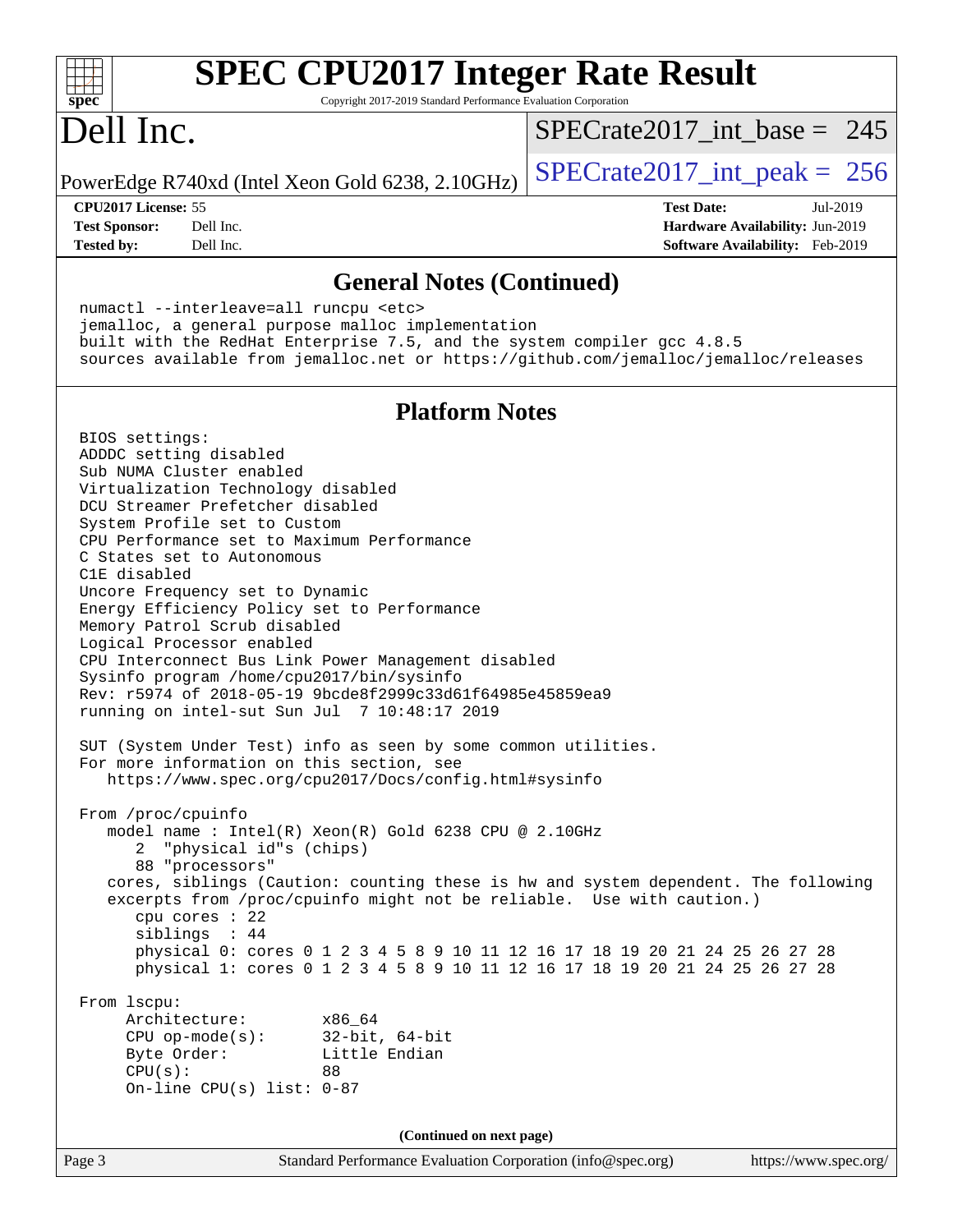

Copyright 2017-2019 Standard Performance Evaluation Corporation

## Dell Inc.

[SPECrate2017\\_int\\_base =](http://www.spec.org/auto/cpu2017/Docs/result-fields.html#SPECrate2017intbase) 245

**[CPU2017 License:](http://www.spec.org/auto/cpu2017/Docs/result-fields.html#CPU2017License)** 55 **[Test Date:](http://www.spec.org/auto/cpu2017/Docs/result-fields.html#TestDate)** Jul-2019

PowerEdge R740xd (Intel Xeon Gold 6238, 2.10GHz)  $\left|$  [SPECrate2017\\_int\\_peak =](http://www.spec.org/auto/cpu2017/Docs/result-fields.html#SPECrate2017intpeak) 256

**[Test Sponsor:](http://www.spec.org/auto/cpu2017/Docs/result-fields.html#TestSponsor)** Dell Inc. **[Hardware Availability:](http://www.spec.org/auto/cpu2017/Docs/result-fields.html#HardwareAvailability)** Jun-2019 **[Tested by:](http://www.spec.org/auto/cpu2017/Docs/result-fields.html#Testedby)** Dell Inc. **[Software Availability:](http://www.spec.org/auto/cpu2017/Docs/result-fields.html#SoftwareAvailability)** Feb-2019

### **[Platform Notes \(Continued\)](http://www.spec.org/auto/cpu2017/Docs/result-fields.html#PlatformNotes)**

| Thread( $s$ ) per core:       | 2                                                                                    |  |  |  |  |
|-------------------------------|--------------------------------------------------------------------------------------|--|--|--|--|
| Core(s) per socket:           | 22                                                                                   |  |  |  |  |
| Socket(s):                    | 2                                                                                    |  |  |  |  |
| NUMA $node(s):$               | 4                                                                                    |  |  |  |  |
| Vendor ID:                    | GenuineIntel                                                                         |  |  |  |  |
| CPU family:                   | 6                                                                                    |  |  |  |  |
| Model:                        | 85                                                                                   |  |  |  |  |
| Model name:                   | $Intel(R) Xeon(R) Gold 6238 CPU @ 2.10GHz$                                           |  |  |  |  |
| Stepping:                     | 7                                                                                    |  |  |  |  |
| CPU MHz:                      | 1335.535                                                                             |  |  |  |  |
| BogoMIPS:                     | 4200.00                                                                              |  |  |  |  |
| Virtualization:<br>L1d cache: | $VT - x$                                                                             |  |  |  |  |
| Lli cache:                    | 32K<br>32K                                                                           |  |  |  |  |
| $L2$ cache:                   | 1024K                                                                                |  |  |  |  |
| L3 cache:                     | 30976K                                                                               |  |  |  |  |
| NUMA node0 CPU(s):            | 0, 4, 8, 12, 16, 20, 24, 28, 32, 36, 40, 44, 48, 52, 56, 60, 64, 68, 72, 76, 80, 84  |  |  |  |  |
| NUMA nodel CPU(s):            | 1, 5, 9, 13, 17, 21, 25, 29, 33, 37, 41, 45, 49, 53, 57, 61, 65, 69, 73, 77, 81, 85  |  |  |  |  |
| NUMA node2 CPU(s):            | 2, 6, 10, 14, 18, 22, 26, 30, 34, 38, 42, 46, 50, 54, 58, 62, 66, 70, 74, 78, 82, 86 |  |  |  |  |
| NUMA node3 CPU(s):            | 3, 7, 11, 15, 19, 23, 27, 31, 35, 39, 43, 47, 51, 55, 59, 63, 67, 71, 75, 79, 83, 87 |  |  |  |  |
| Flaqs:                        | fpu vme de pse tsc msr pae mce cx8 apic sep mtrr pge mca cmov                        |  |  |  |  |
|                               | pat pse36 clflush dts acpi mmx fxsr sse sse2 ss ht tm pbe syscall nx pdpelgb rdtscp  |  |  |  |  |
|                               | lm constant_tsc art arch_perfmon pebs bts rep_good nopl xtopology nonstop_tsc cpuid  |  |  |  |  |
|                               | aperfmperf pni pclmulqdq dtes64 monitor ds_cpl vmx smx est tm2 ssse3 sdbg fma cx16   |  |  |  |  |
|                               | xtpr pdcm pcid dca sse4_1 sse4_2 x2apic movbe popcnt aes xsave avx f16c rdrand       |  |  |  |  |
|                               | lahf_lm abm 3dnowprefetch cpuid_fault epb cat_13 cdp_13 invpcid_single intel_ppin    |  |  |  |  |
|                               | ssbd mba ibrs ibpb stibp ibrs enhanced tpr shadow vnmi flexpriority ept vpid         |  |  |  |  |
|                               | fsgsbase tsc_adjust bmil hle avx2 smep bmi2 erms invpcid rtm cqm mpx rdt_a avx512f   |  |  |  |  |
|                               | avx512dq rdseed adx smap clflushopt clwb intel_pt avx512cd avx512bw avx512vl         |  |  |  |  |
|                               | xsaveopt xsavec xgetbvl xsaves cqm_llc cqm_occup_llc cqm_mbm_total cqm_mbm_local     |  |  |  |  |
|                               | dtherm ida arat pln pts pku ospke avx512_vnni flush_lld arch_capabilities            |  |  |  |  |
|                               |                                                                                      |  |  |  |  |
| /proc/cpuinfo cache data      |                                                                                      |  |  |  |  |
| cache size : 30976 KB         |                                                                                      |  |  |  |  |
|                               |                                                                                      |  |  |  |  |
|                               | From numactl --hardware WARNING: a numactl 'node' might or might not correspond to a |  |  |  |  |
| physical chip.                |                                                                                      |  |  |  |  |
| $available: 4 nodes (0-3)$    |                                                                                      |  |  |  |  |
| node 0 size: 95146 MB         | node 0 cpus: 0 4 8 12 16 20 24 28 32 36 40 44 48 52 56 60 64 68 72 76 80 84          |  |  |  |  |
| node 0 free: 94489 MB         |                                                                                      |  |  |  |  |
|                               | node 1 cpus: 1 5 9 13 17 21 25 29 33 37 41 45 49 53 57 61 65 69 73 77 81 85          |  |  |  |  |
| node 1 size: 96763 MB         |                                                                                      |  |  |  |  |
| node 1 free: 95937 MB         |                                                                                      |  |  |  |  |
|                               | node 2 cpus: 2 6 10 14 18 22 26 30 34 38 42 46 50 54 58 62 66 70 74 78 82 86         |  |  |  |  |
| node 2 size: 96763 MB         |                                                                                      |  |  |  |  |
| node 2 free: 96128 MB         |                                                                                      |  |  |  |  |
|                               |                                                                                      |  |  |  |  |
| (Continued on next page)      |                                                                                      |  |  |  |  |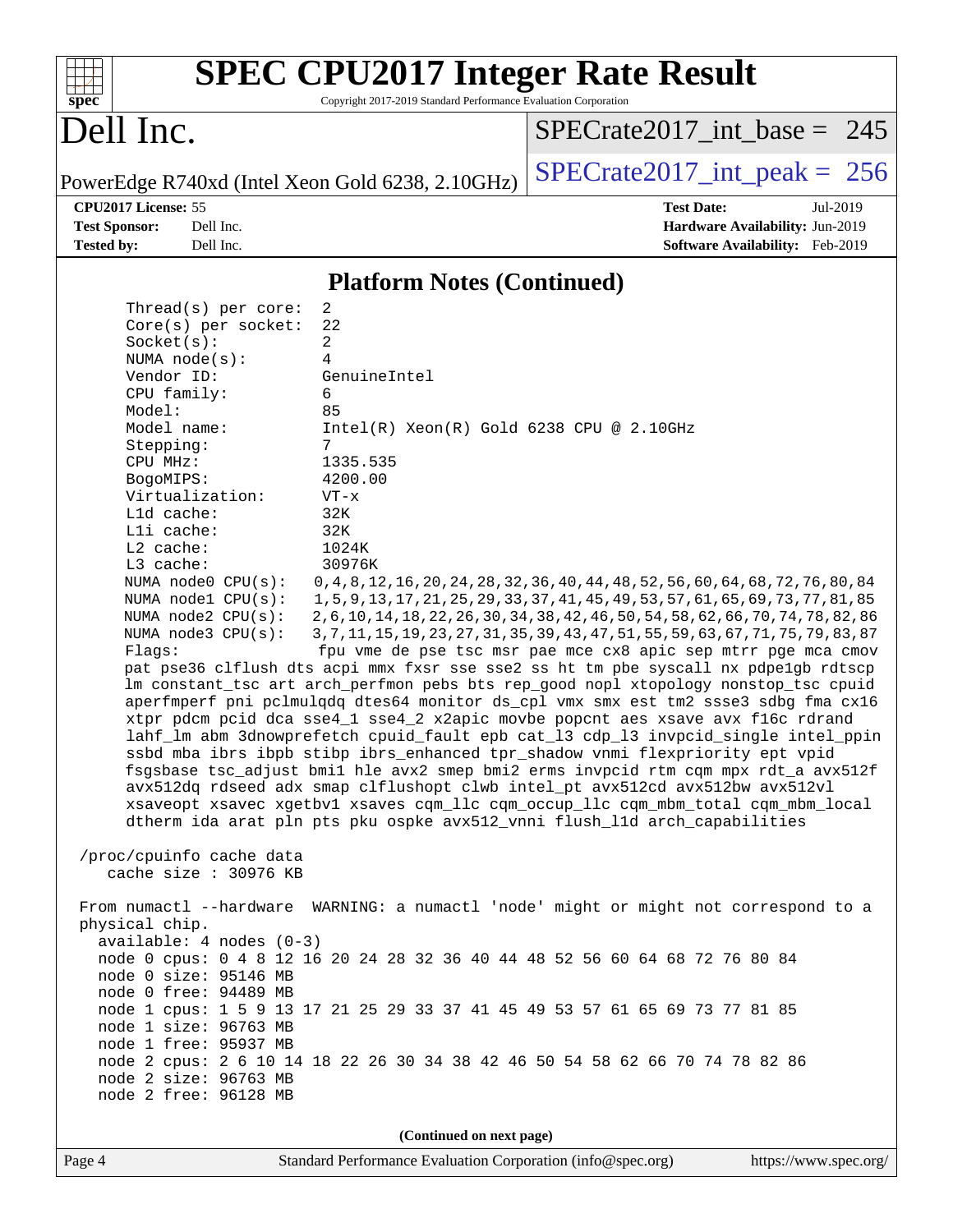| <b>SPEC CPU2017 Integer Rate Result</b><br>Copyright 2017-2019 Standard Performance Evaluation Corporation<br>spec <sup>®</sup>                                                                                                                                                                                                                                                                                                                                                                                                                                                                                                                                                                                                                                                                              |                                                                                                     |
|--------------------------------------------------------------------------------------------------------------------------------------------------------------------------------------------------------------------------------------------------------------------------------------------------------------------------------------------------------------------------------------------------------------------------------------------------------------------------------------------------------------------------------------------------------------------------------------------------------------------------------------------------------------------------------------------------------------------------------------------------------------------------------------------------------------|-----------------------------------------------------------------------------------------------------|
| Dell Inc.                                                                                                                                                                                                                                                                                                                                                                                                                                                                                                                                                                                                                                                                                                                                                                                                    | $SPECrate2017$ int base = 245                                                                       |
| PowerEdge R740xd (Intel Xeon Gold 6238, 2.10GHz)                                                                                                                                                                                                                                                                                                                                                                                                                                                                                                                                                                                                                                                                                                                                                             | $SPECrate2017\_int\_peak = 256$                                                                     |
| CPU2017 License: 55<br>Dell Inc.<br><b>Test Sponsor:</b><br>Dell Inc.<br><b>Tested by:</b>                                                                                                                                                                                                                                                                                                                                                                                                                                                                                                                                                                                                                                                                                                                   | <b>Test Date:</b><br>Jul-2019<br>Hardware Availability: Jun-2019<br>Software Availability: Feb-2019 |
| <b>Platform Notes (Continued)</b>                                                                                                                                                                                                                                                                                                                                                                                                                                                                                                                                                                                                                                                                                                                                                                            |                                                                                                     |
| node 3 cpus: 3 7 11 15 19 23 27 31 35 39 43 47 51 55 59 63 67 71 75 79 83 87<br>node 3 size: 96741 MB<br>node 3 free: 96127 MB<br>node distances:<br>node<br>$\overline{0}$<br>$\mathbf{1}$<br>2<br>3<br>0:<br>10<br>21<br>11<br>21<br>1:<br>-21<br>10<br>21<br>- 11<br>21<br>2:<br>11<br>10 21<br>3:<br>21<br>21<br>11<br>10<br>From /proc/meminfo<br>MemTotal:<br>394665480 kB<br>HugePages_Total:<br>0<br>2048 kB<br>Hugepagesize:<br>/usr/bin/lsb_release -d<br>Ubuntu 18.04.2 LTS<br>From /etc/*release* /etc/*version*<br>debian_version: buster/sid<br>os-release:<br>NAME="Ubuntu"<br>VERSION="18.04.2 LTS (Bionic Beaver)"<br>ID=ubuntu<br>ID LIKE=debian<br>PRETTY_NAME="Ubuntu 18.04.2 LTS"<br>VERSION ID="18.04"<br>HOME_URL="https://www.ubuntu.com/"<br>SUPPORT_URL="https://help.ubuntu.com/" |                                                                                                     |
| uname $-a$ :<br>Linux intel-sut 4.15.0-45-generic #48-Ubuntu SMP Tue Jan 29 16:28:13 UTC 2019 x86_64<br>x86_64 x86_64 GNU/Linux                                                                                                                                                                                                                                                                                                                                                                                                                                                                                                                                                                                                                                                                              |                                                                                                     |
| Kernel self-reported vulnerability status:                                                                                                                                                                                                                                                                                                                                                                                                                                                                                                                                                                                                                                                                                                                                                                   |                                                                                                     |
| CVE-2017-5754 (Meltdown):<br>Not affected<br>CVE-2017-5753 (Spectre variant 1): Mitigation: __user pointer sanitization<br>CVE-2017-5715 (Spectre variant 2): Mitigation: Enhanced IBRS, IBPB                                                                                                                                                                                                                                                                                                                                                                                                                                                                                                                                                                                                                |                                                                                                     |
| run-level 5 Jul 5 15:05                                                                                                                                                                                                                                                                                                                                                                                                                                                                                                                                                                                                                                                                                                                                                                                      |                                                                                                     |
| SPEC is set to: /home/cpu2017<br>Type Size Used Avail Use% Mounted on<br>Filesystem<br>$/\text{dev/sda2}$<br>ext4 439G<br>24G 393G<br>$6\%$ /                                                                                                                                                                                                                                                                                                                                                                                                                                                                                                                                                                                                                                                                |                                                                                                     |
| Additional information from dmidecode follows. WARNING: Use caution when you interpret                                                                                                                                                                                                                                                                                                                                                                                                                                                                                                                                                                                                                                                                                                                       |                                                                                                     |
| (Continued on next page)                                                                                                                                                                                                                                                                                                                                                                                                                                                                                                                                                                                                                                                                                                                                                                                     |                                                                                                     |
| Page 5<br>Standard Performance Evaluation Corporation (info@spec.org)                                                                                                                                                                                                                                                                                                                                                                                                                                                                                                                                                                                                                                                                                                                                        | https://www.spec.org/                                                                               |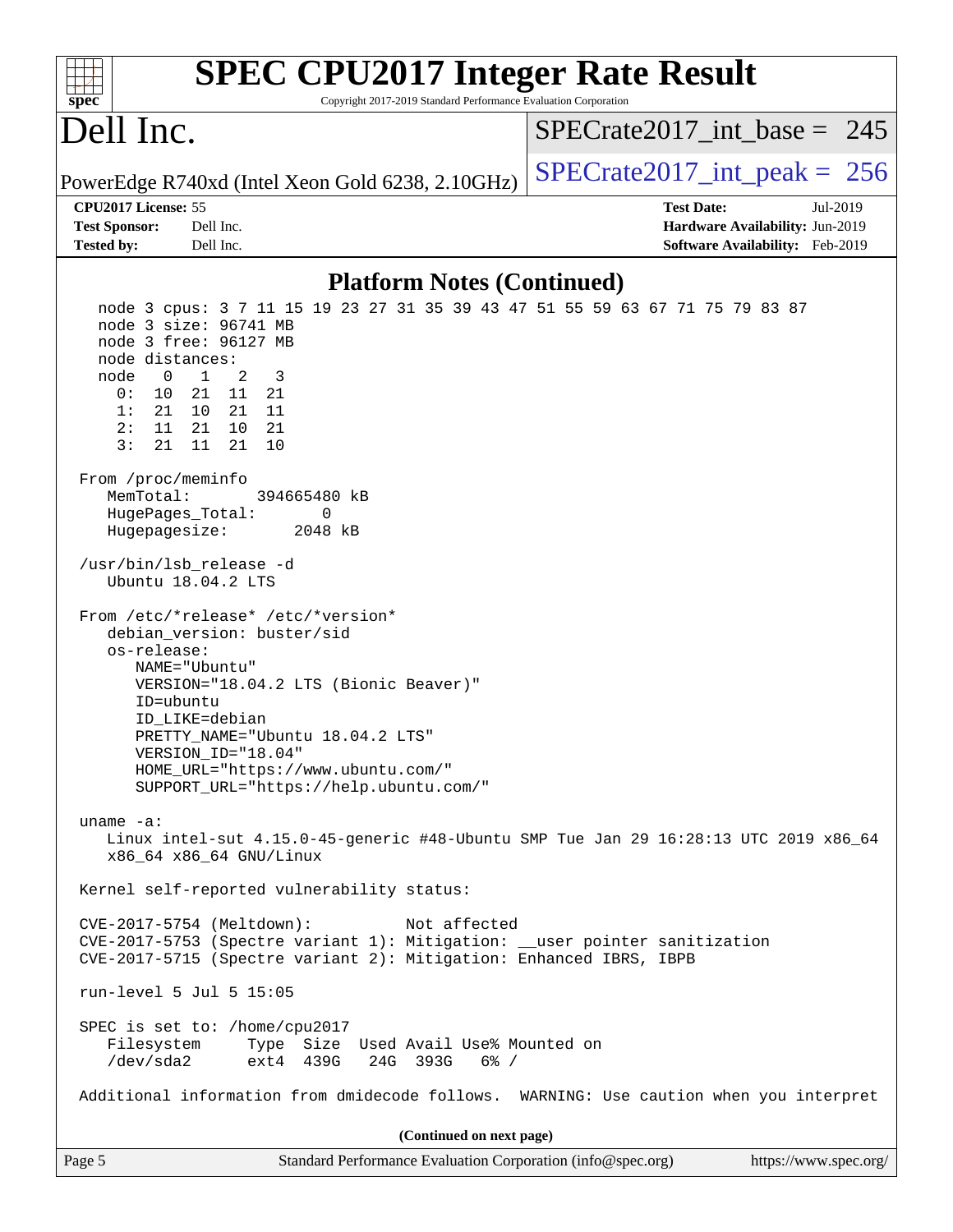

Copyright 2017-2019 Standard Performance Evaluation Corporation

## Dell Inc.

[SPECrate2017\\_int\\_base =](http://www.spec.org/auto/cpu2017/Docs/result-fields.html#SPECrate2017intbase) 245

PowerEdge R740xd (Intel Xeon Gold 6238, 2.10GHz)  $\left|$  [SPECrate2017\\_int\\_peak =](http://www.spec.org/auto/cpu2017/Docs/result-fields.html#SPECrate2017intpeak) 256

**[Tested by:](http://www.spec.org/auto/cpu2017/Docs/result-fields.html#Testedby)** Dell Inc. **[Software Availability:](http://www.spec.org/auto/cpu2017/Docs/result-fields.html#SoftwareAvailability)** Feb-2019

**[CPU2017 License:](http://www.spec.org/auto/cpu2017/Docs/result-fields.html#CPU2017License)** 55 **[Test Date:](http://www.spec.org/auto/cpu2017/Docs/result-fields.html#TestDate)** Jul-2019 **[Test Sponsor:](http://www.spec.org/auto/cpu2017/Docs/result-fields.html#TestSponsor)** Dell Inc. **[Hardware Availability:](http://www.spec.org/auto/cpu2017/Docs/result-fields.html#HardwareAvailability)** Jun-2019

### **[Platform Notes \(Continued\)](http://www.spec.org/auto/cpu2017/Docs/result-fields.html#PlatformNotes)**

 this section. The 'dmidecode' program reads system data which is "intended to allow hardware to be accurately determined", but the intent may not be met, as there are frequent changes to hardware, firmware, and the "DMTF SMBIOS" standard. BIOS Dell Inc. 2.2.11 06/13/2019 Memory: 12x 00AD00B300AD HMA84GR7CJR4N-WM 32 GB 2 rank 2933

12x Not Specified Not Specified

(End of data from sysinfo program)

### **[Compiler Version Notes](http://www.spec.org/auto/cpu2017/Docs/result-fields.html#CompilerVersionNotes)**

| Page 6                                   | Standard Performance Evaluation Corporation (info@spec.org)                                                                                                                      | https://www.spec.org/ |
|------------------------------------------|----------------------------------------------------------------------------------------------------------------------------------------------------------------------------------|-----------------------|
|                                          | (Continued on next page)                                                                                                                                                         |                       |
|                                          |                                                                                                                                                                                  |                       |
|                                          | Copyright (C) 1985-2018 Intel Corporation. All rights reserved.                                                                                                                  |                       |
| 19.0.1.144 Build 20181018                | Intel(R) C++ Intel(R) 64 Compiler for applications running on IA-32, Version                                                                                                     |                       |
| $CXXC$ 523.xalancbm $k_r$ (peak)         |                                                                                                                                                                                  |                       |
|                                          |                                                                                                                                                                                  |                       |
|                                          | Intel(R) C Intel(R) 64 Compiler for applications running on Intel(R) 64,<br>Version 19.0.1.144 Build 20181018<br>Copyright (C) 1985-2018 Intel Corporation. All rights reserved. |                       |
| CC.                                      | 500.perlbench_r(peak)                                                                                                                                                            |                       |
|                                          |                                                                                                                                                                                  |                       |
|                                          | Version 19.0.1.144 Build 20181018<br>Copyright (C) 1985-2018 Intel Corporation. All rights reserved.                                                                             |                       |
|                                          | Intel(R) C Intel(R) 64 Compiler for applications running on Intel(R) 64,                                                                                                         |                       |
| CC.                                      | 500.perlbench_r(base) 502.gcc_r(base) 505.mcf_r(base, peak)<br>525.x264_r(base, peak) 557.xz_r(base, peak)                                                                       |                       |
|                                          |                                                                                                                                                                                  |                       |
| 19.0.1.144 Build 20181018                | Copyright (C) 1985-2018 Intel Corporation. All rights reserved.                                                                                                                  |                       |
|                                          | _____________________________________<br>Intel(R) C Intel(R) 64 Compiler for applications running on IA-32, Version                                                              |                       |
| $502 \text{ qcc } r(\text{peak})$<br>CC. |                                                                                                                                                                                  |                       |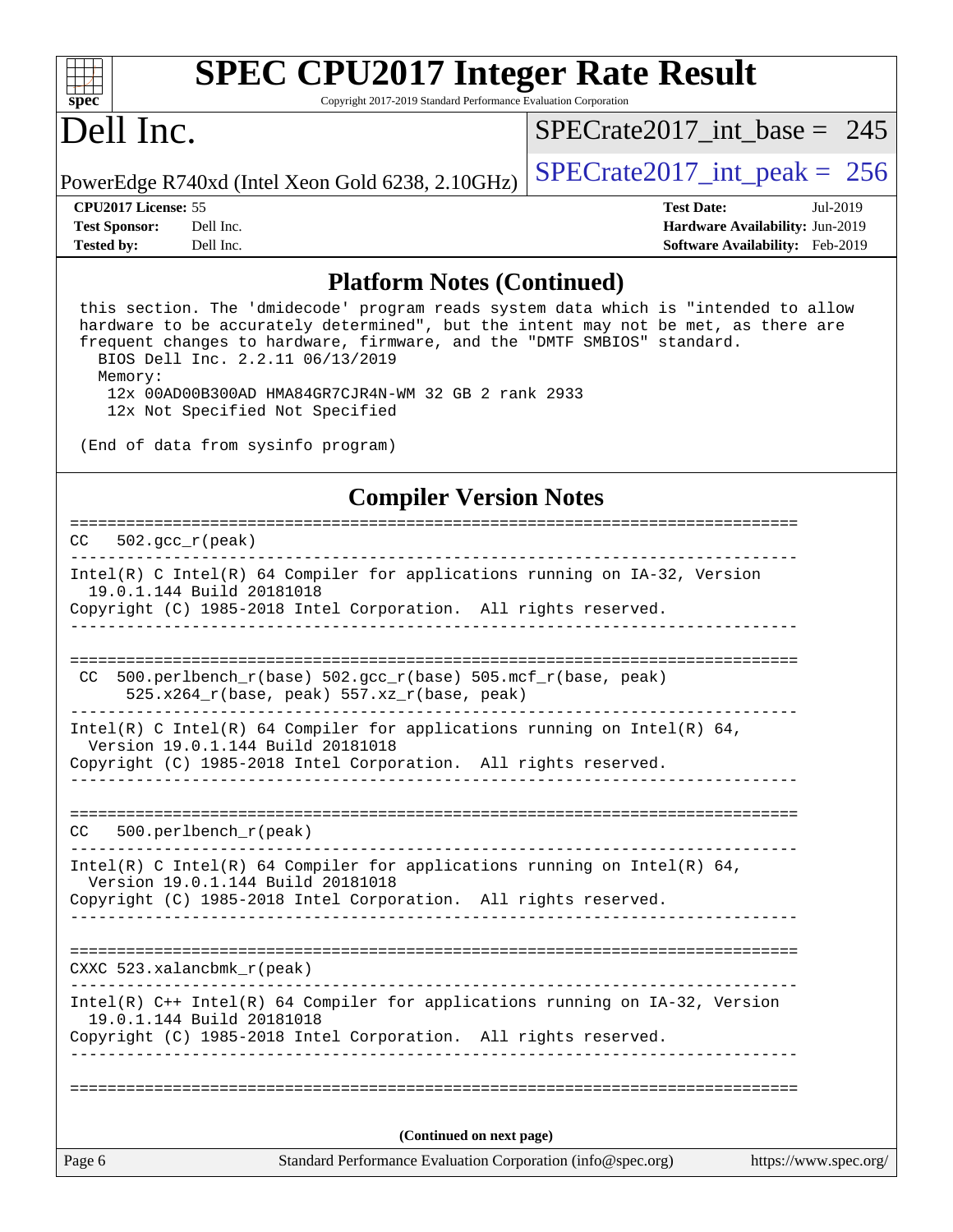

Copyright 2017-2019 Standard Performance Evaluation Corporation

## Dell Inc.

[SPECrate2017\\_int\\_base =](http://www.spec.org/auto/cpu2017/Docs/result-fields.html#SPECrate2017intbase) 245

PowerEdge R740xd (Intel Xeon Gold 6238, 2.10GHz)  $\left|$  [SPECrate2017\\_int\\_peak =](http://www.spec.org/auto/cpu2017/Docs/result-fields.html#SPECrate2017intpeak) 256

**[Tested by:](http://www.spec.org/auto/cpu2017/Docs/result-fields.html#Testedby)** Dell Inc. **[Software Availability:](http://www.spec.org/auto/cpu2017/Docs/result-fields.html#SoftwareAvailability)** Feb-2019

**[CPU2017 License:](http://www.spec.org/auto/cpu2017/Docs/result-fields.html#CPU2017License)** 55 **[Test Date:](http://www.spec.org/auto/cpu2017/Docs/result-fields.html#TestDate)** Jul-2019 **[Test Sponsor:](http://www.spec.org/auto/cpu2017/Docs/result-fields.html#TestSponsor)** Dell Inc. **[Hardware Availability:](http://www.spec.org/auto/cpu2017/Docs/result-fields.html#HardwareAvailability)** Jun-2019

### **[Compiler Version Notes \(Continued\)](http://www.spec.org/auto/cpu2017/Docs/result-fields.html#CompilerVersionNotes)**

| CXXC 520.omnetpp $r(base, peak)$ 523.xalancbmk $r(base)$ 531.deepsjeng $r(base)$ ,<br>peak) 541. leela r(base, peak)            |  |  |  |  |
|---------------------------------------------------------------------------------------------------------------------------------|--|--|--|--|
| Intel(R) $C++$ Intel(R) 64 Compiler for applications running on Intel(R) 64,<br>Version 19.0.1.144 Build 20181018               |  |  |  |  |
| Copyright (C) 1985-2018 Intel Corporation. All rights reserved.                                                                 |  |  |  |  |
|                                                                                                                                 |  |  |  |  |
|                                                                                                                                 |  |  |  |  |
| FC 548.exchange2 r(base, peak)                                                                                                  |  |  |  |  |
| Intel(R) Fortran Intel(R) 64 Compiler for applications running on Intel(R)<br>64, Version 19.0.1.144 Build 20181018<br>$\alpha$ |  |  |  |  |

Copyright (C) 1985-2018 Intel Corporation. All rights reserved. ------------------------------------------------------------------------------

## **[Base Compiler Invocation](http://www.spec.org/auto/cpu2017/Docs/result-fields.html#BaseCompilerInvocation)**

[C benchmarks](http://www.spec.org/auto/cpu2017/Docs/result-fields.html#Cbenchmarks): [icc -m64 -std=c11](http://www.spec.org/cpu2017/results/res2019q3/cpu2017-20190708-15955.flags.html#user_CCbase_intel_icc_64bit_c11_33ee0cdaae7deeeab2a9725423ba97205ce30f63b9926c2519791662299b76a0318f32ddfffdc46587804de3178b4f9328c46fa7c2b0cd779d7a61945c91cd35)

[C++ benchmarks:](http://www.spec.org/auto/cpu2017/Docs/result-fields.html#CXXbenchmarks) [icpc -m64](http://www.spec.org/cpu2017/results/res2019q3/cpu2017-20190708-15955.flags.html#user_CXXbase_intel_icpc_64bit_4ecb2543ae3f1412ef961e0650ca070fec7b7afdcd6ed48761b84423119d1bf6bdf5cad15b44d48e7256388bc77273b966e5eb805aefd121eb22e9299b2ec9d9)

[Fortran benchmarks](http://www.spec.org/auto/cpu2017/Docs/result-fields.html#Fortranbenchmarks): [ifort -m64](http://www.spec.org/cpu2017/results/res2019q3/cpu2017-20190708-15955.flags.html#user_FCbase_intel_ifort_64bit_24f2bb282fbaeffd6157abe4f878425411749daecae9a33200eee2bee2fe76f3b89351d69a8130dd5949958ce389cf37ff59a95e7a40d588e8d3a57e0c3fd751)

## **[Base Portability Flags](http://www.spec.org/auto/cpu2017/Docs/result-fields.html#BasePortabilityFlags)**

 500.perlbench\_r: [-DSPEC\\_LP64](http://www.spec.org/cpu2017/results/res2019q3/cpu2017-20190708-15955.flags.html#b500.perlbench_r_basePORTABILITY_DSPEC_LP64) [-DSPEC\\_LINUX\\_X64](http://www.spec.org/cpu2017/results/res2019q3/cpu2017-20190708-15955.flags.html#b500.perlbench_r_baseCPORTABILITY_DSPEC_LINUX_X64) 502.gcc\_r: [-DSPEC\\_LP64](http://www.spec.org/cpu2017/results/res2019q3/cpu2017-20190708-15955.flags.html#suite_basePORTABILITY502_gcc_r_DSPEC_LP64) 505.mcf\_r: [-DSPEC\\_LP64](http://www.spec.org/cpu2017/results/res2019q3/cpu2017-20190708-15955.flags.html#suite_basePORTABILITY505_mcf_r_DSPEC_LP64) 520.omnetpp\_r: [-DSPEC\\_LP64](http://www.spec.org/cpu2017/results/res2019q3/cpu2017-20190708-15955.flags.html#suite_basePORTABILITY520_omnetpp_r_DSPEC_LP64) 523.xalancbmk\_r: [-DSPEC\\_LP64](http://www.spec.org/cpu2017/results/res2019q3/cpu2017-20190708-15955.flags.html#suite_basePORTABILITY523_xalancbmk_r_DSPEC_LP64) [-DSPEC\\_LINUX](http://www.spec.org/cpu2017/results/res2019q3/cpu2017-20190708-15955.flags.html#b523.xalancbmk_r_baseCXXPORTABILITY_DSPEC_LINUX) 525.x264\_r: [-DSPEC\\_LP64](http://www.spec.org/cpu2017/results/res2019q3/cpu2017-20190708-15955.flags.html#suite_basePORTABILITY525_x264_r_DSPEC_LP64) 531.deepsjeng\_r: [-DSPEC\\_LP64](http://www.spec.org/cpu2017/results/res2019q3/cpu2017-20190708-15955.flags.html#suite_basePORTABILITY531_deepsjeng_r_DSPEC_LP64) 541.leela\_r: [-DSPEC\\_LP64](http://www.spec.org/cpu2017/results/res2019q3/cpu2017-20190708-15955.flags.html#suite_basePORTABILITY541_leela_r_DSPEC_LP64) 548.exchange2\_r: [-DSPEC\\_LP64](http://www.spec.org/cpu2017/results/res2019q3/cpu2017-20190708-15955.flags.html#suite_basePORTABILITY548_exchange2_r_DSPEC_LP64) 557.xz\_r: [-DSPEC\\_LP64](http://www.spec.org/cpu2017/results/res2019q3/cpu2017-20190708-15955.flags.html#suite_basePORTABILITY557_xz_r_DSPEC_LP64)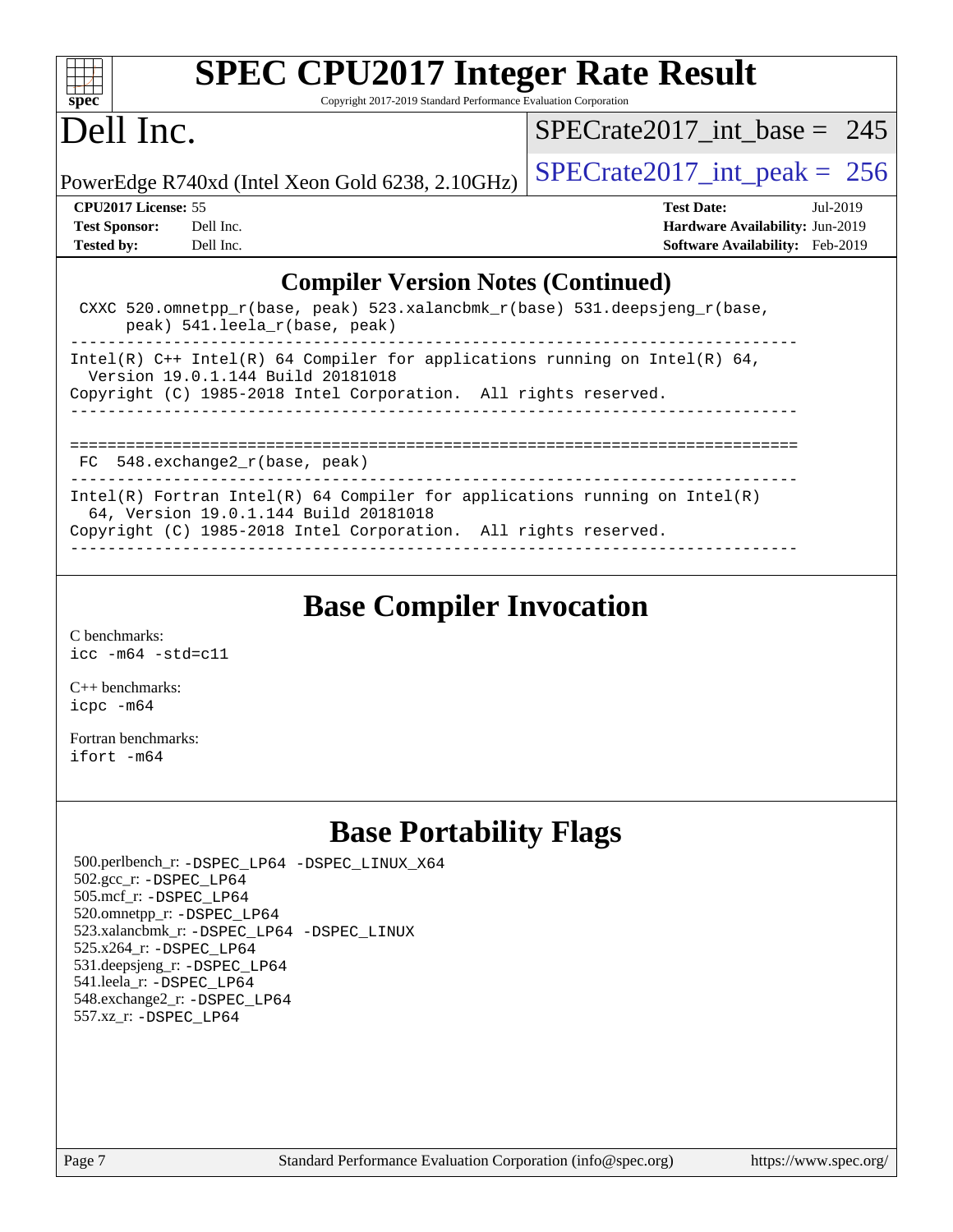| spec <sup>®</sup>                                                                                                                                                                                                                                              | <b>SPEC CPU2017 Integer Rate Result</b><br>Copyright 2017-2019 Standard Performance Evaluation Corporation                                                                                                                               |                                                                                                                                                                                                                                                                                        |  |  |  |
|----------------------------------------------------------------------------------------------------------------------------------------------------------------------------------------------------------------------------------------------------------------|------------------------------------------------------------------------------------------------------------------------------------------------------------------------------------------------------------------------------------------|----------------------------------------------------------------------------------------------------------------------------------------------------------------------------------------------------------------------------------------------------------------------------------------|--|--|--|
| Dell Inc.                                                                                                                                                                                                                                                      |                                                                                                                                                                                                                                          | $SPECrate2017\_int\_base = 245$                                                                                                                                                                                                                                                        |  |  |  |
| PowerEdge R740xd (Intel Xeon Gold 6238, 2.10GHz)                                                                                                                                                                                                               |                                                                                                                                                                                                                                          | $SPECrate2017\_int\_peak = 256$                                                                                                                                                                                                                                                        |  |  |  |
| CPU2017 License: 55<br><b>Test Sponsor:</b><br><b>Tested by:</b>                                                                                                                                                                                               | Dell Inc.<br>Dell Inc.                                                                                                                                                                                                                   | <b>Test Date:</b><br>Jul-2019<br>Hardware Availability: Jun-2019<br>Software Availability: Feb-2019                                                                                                                                                                                    |  |  |  |
|                                                                                                                                                                                                                                                                | <b>Base Optimization Flags</b>                                                                                                                                                                                                           |                                                                                                                                                                                                                                                                                        |  |  |  |
| C benchmarks:<br>-qopt-mem-layout-trans=4<br>-lqkmalloc<br>$C_{++}$ benchmarks:<br>-qopt-mem-layout-trans=4<br>-lqkmalloc<br>Fortran benchmarks:<br>-lqkmalloc                                                                                                 | -Wl,-z, muldefs -xCORE-AVX512 -ipo -03 -no-prec-div<br>-Wl,-z, muldefs -xCORE-AVX512 -ipo -03 -no-prec-div<br>-Wl,-z, muldefs -xCORE-AVX512 -ipo -03 -no-prec-div<br>-qopt-mem-layout-trans=4 -nostandard-realloc-lhs -align array32byte | -L/usr/local/IntelCompiler19/compilers_and_libraries_2019.1.144/linux/compiler/lib/intel64<br>-L/usr/local/IntelCompiler19/compilers_and_libraries_2019.1.144/linux/compiler/lib/intel64<br>-L/usr/local/IntelCompiler19/compilers_and_libraries_2019.1.144/linux/compiler/lib/intel64 |  |  |  |
| $\text{icc -m64 -std=cl1}$                                                                                                                                                                                                                                     | <b>Peak Compiler Invocation</b><br>C benchmarks (except as noted below):                                                                                                                                                                 |                                                                                                                                                                                                                                                                                        |  |  |  |
|                                                                                                                                                                                                                                                                | 502.gcc_r: icc -m32 -std=cl1 -L/usr/local/IntelCompiler19/compilers_and_libraries_2019.1.144/linux/compiler/lib/ia32_lin                                                                                                                 |                                                                                                                                                                                                                                                                                        |  |  |  |
| icpc -m64                                                                                                                                                                                                                                                      | $C++$ benchmarks (except as noted below):                                                                                                                                                                                                |                                                                                                                                                                                                                                                                                        |  |  |  |
|                                                                                                                                                                                                                                                                | 523.xalancbmk_r: icpc -m32 -L/usr/local/IntelCompiler19/compilers_and_libraries_2019.1.144/linux/compiler/lib/ia32_lin                                                                                                                   |                                                                                                                                                                                                                                                                                        |  |  |  |
| Fortran benchmarks:<br>ifort -m64                                                                                                                                                                                                                              |                                                                                                                                                                                                                                          |                                                                                                                                                                                                                                                                                        |  |  |  |
| <b>Peak Portability Flags</b><br>500.perlbench_r: -DSPEC_LP64 -DSPEC_LINUX_X64<br>502.gcc_r: -D_FILE_OFFSET_BITS=64<br>505.mcf_r: -DSPEC_LP64<br>520.omnetpp_r: -DSPEC_LP64<br>523.xalancbmk_r: -D_FILE_OFFSET_BITS=64 -DSPEC_LINUX<br>525.x264_r: -DSPEC_LP64 |                                                                                                                                                                                                                                          |                                                                                                                                                                                                                                                                                        |  |  |  |
|                                                                                                                                                                                                                                                                | (Continued on next page)                                                                                                                                                                                                                 |                                                                                                                                                                                                                                                                                        |  |  |  |
| Page 8                                                                                                                                                                                                                                                         | Standard Performance Evaluation Corporation (info@spec.org)                                                                                                                                                                              | https://www.spec.org/                                                                                                                                                                                                                                                                  |  |  |  |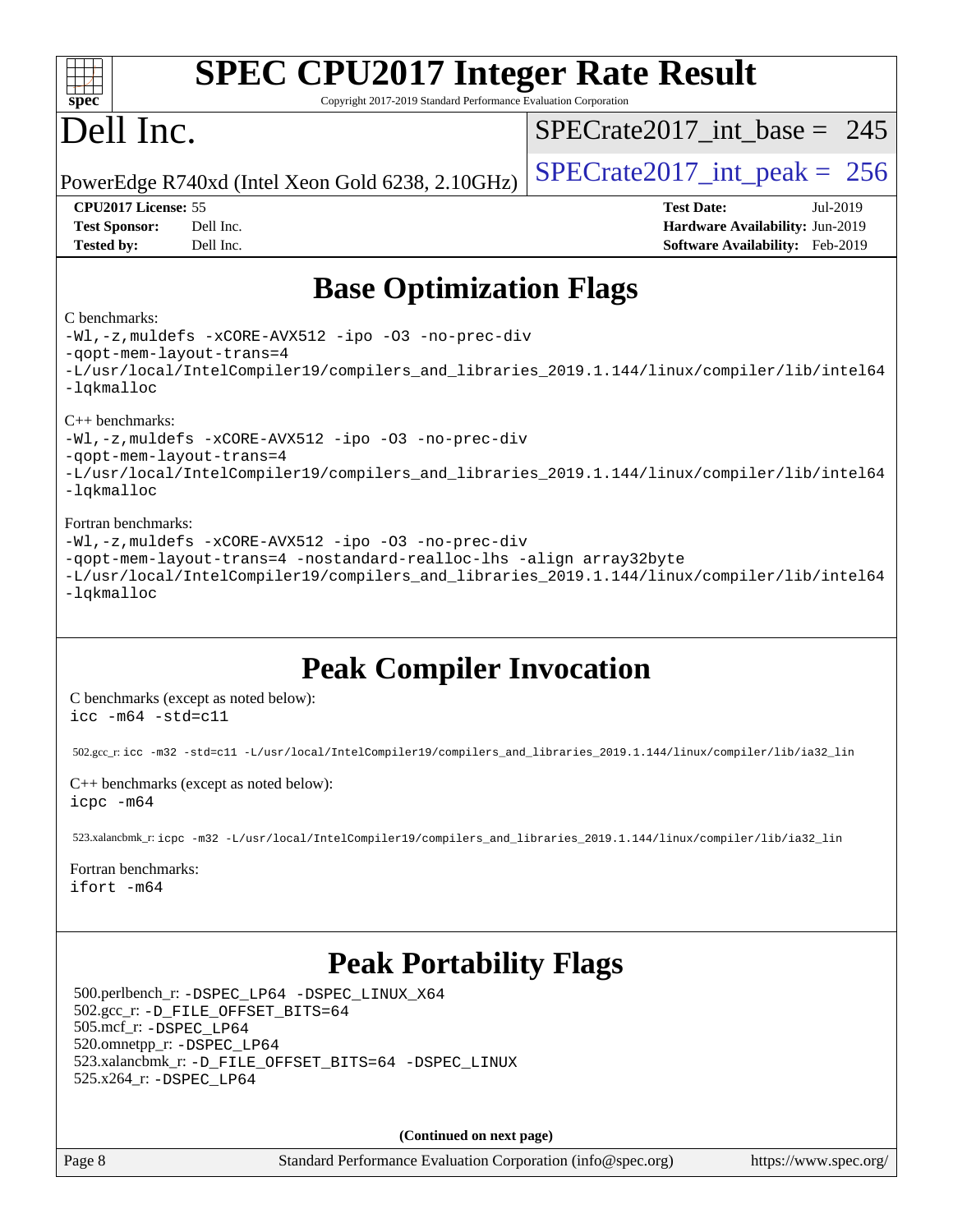### $+\ +$ **[spec](http://www.spec.org/)**

# **[SPEC CPU2017 Integer Rate Result](http://www.spec.org/auto/cpu2017/Docs/result-fields.html#SPECCPU2017IntegerRateResult)**

Copyright 2017-2019 Standard Performance Evaluation Corporation

## Dell Inc.

[SPECrate2017\\_int\\_base =](http://www.spec.org/auto/cpu2017/Docs/result-fields.html#SPECrate2017intbase) 245

PowerEdge R740xd (Intel Xeon Gold 6238, 2.10GHz)  $\left|$  [SPECrate2017\\_int\\_peak =](http://www.spec.org/auto/cpu2017/Docs/result-fields.html#SPECrate2017intpeak) 256

**[CPU2017 License:](http://www.spec.org/auto/cpu2017/Docs/result-fields.html#CPU2017License)** 55 **[Test Date:](http://www.spec.org/auto/cpu2017/Docs/result-fields.html#TestDate)** Jul-2019 **[Test Sponsor:](http://www.spec.org/auto/cpu2017/Docs/result-fields.html#TestSponsor)** Dell Inc. **[Hardware Availability:](http://www.spec.org/auto/cpu2017/Docs/result-fields.html#HardwareAvailability)** Jun-2019 **[Tested by:](http://www.spec.org/auto/cpu2017/Docs/result-fields.html#Testedby)** Dell Inc. **[Software Availability:](http://www.spec.org/auto/cpu2017/Docs/result-fields.html#SoftwareAvailability)** Feb-2019

## **[Peak Portability Flags \(Continued\)](http://www.spec.org/auto/cpu2017/Docs/result-fields.html#PeakPortabilityFlags)**

 531.deepsjeng\_r: [-DSPEC\\_LP64](http://www.spec.org/cpu2017/results/res2019q3/cpu2017-20190708-15955.flags.html#suite_peakPORTABILITY531_deepsjeng_r_DSPEC_LP64) 541.leela\_r: [-DSPEC\\_LP64](http://www.spec.org/cpu2017/results/res2019q3/cpu2017-20190708-15955.flags.html#suite_peakPORTABILITY541_leela_r_DSPEC_LP64) 548.exchange2\_r: [-DSPEC\\_LP64](http://www.spec.org/cpu2017/results/res2019q3/cpu2017-20190708-15955.flags.html#suite_peakPORTABILITY548_exchange2_r_DSPEC_LP64) 557.xz\_r: [-DSPEC\\_LP64](http://www.spec.org/cpu2017/results/res2019q3/cpu2017-20190708-15955.flags.html#suite_peakPORTABILITY557_xz_r_DSPEC_LP64)

## **[Peak Optimization Flags](http://www.spec.org/auto/cpu2017/Docs/result-fields.html#PeakOptimizationFlags)**

[C benchmarks](http://www.spec.org/auto/cpu2017/Docs/result-fields.html#Cbenchmarks):

```
(info@spec.org)https://www.spec.org/
  500.perlbench_r: -Wl,-z,muldefs -prof-gen(pass 1) -prof-use(pass 2) -ipo
-xCORE-AVX512 -O3 -no-prec-div -qopt-mem-layout-trans=4
-fno-strict-overflow
-L/usr/local/IntelCompiler19/compilers_and_libraries_2019.1.144/linux/compiler/lib/intel64
-lqkmalloc
  502.gcc_r: -Wl,-z,muldefs -prof-gen(pass 1) -prof-use(pass 2) -ipo
-xCORE-AVX512 -O3 -no-prec-div -qopt-mem-layout-trans=4
-L/usr/local/je5.0.1-32/lib -ljemalloc
  505.mcf_r: -Wl,-z,muldefs -xCORE-AVX512 -ipo -O3 -no-prec-div
-qopt-mem-layout-trans=4
-L/usr/local/IntelCompiler19/compilers_and_libraries_2019.1.144/linux/compiler/lib/intel64
-lqkmalloc
  525.x264_r: -Wl,-z,muldefs -xCORE-AVX512 -ipo -O3 -no-prec-div
-qopt-mem-layout-trans=4 -fno-alias
-L/usr/local/IntelCompiler19/compilers_and_libraries_2019.1.144/linux/compiler/lib/intel64
-lqkmalloc
  557.xz_r: Same as 505.mcf_r
C++ benchmarks: 
  520.omnetpp_r: -Wl,-z,muldefs -xCORE-AVX512 -ipo -O3 -no-prec-div
-qopt-mem-layout-trans=4
-L/usr/local/IntelCompiler19/compilers_and_libraries_2019.1.144/linux/compiler/lib/intel64
-lqkmalloc
  523.xalancbmk_r: -Wl,-z,muldefs -prof-gen(pass 1) -prof-use(pass 2) -ipo
-xCORE-AVX512 -O3 -no-prec-div -qopt-mem-layout-trans=4
-L/usr/local/je5.0.1-32/lib -ljemalloc
  531.deepsjeng_r: Same as 520.omnetpp_r
                                     (Continued on next page)
```